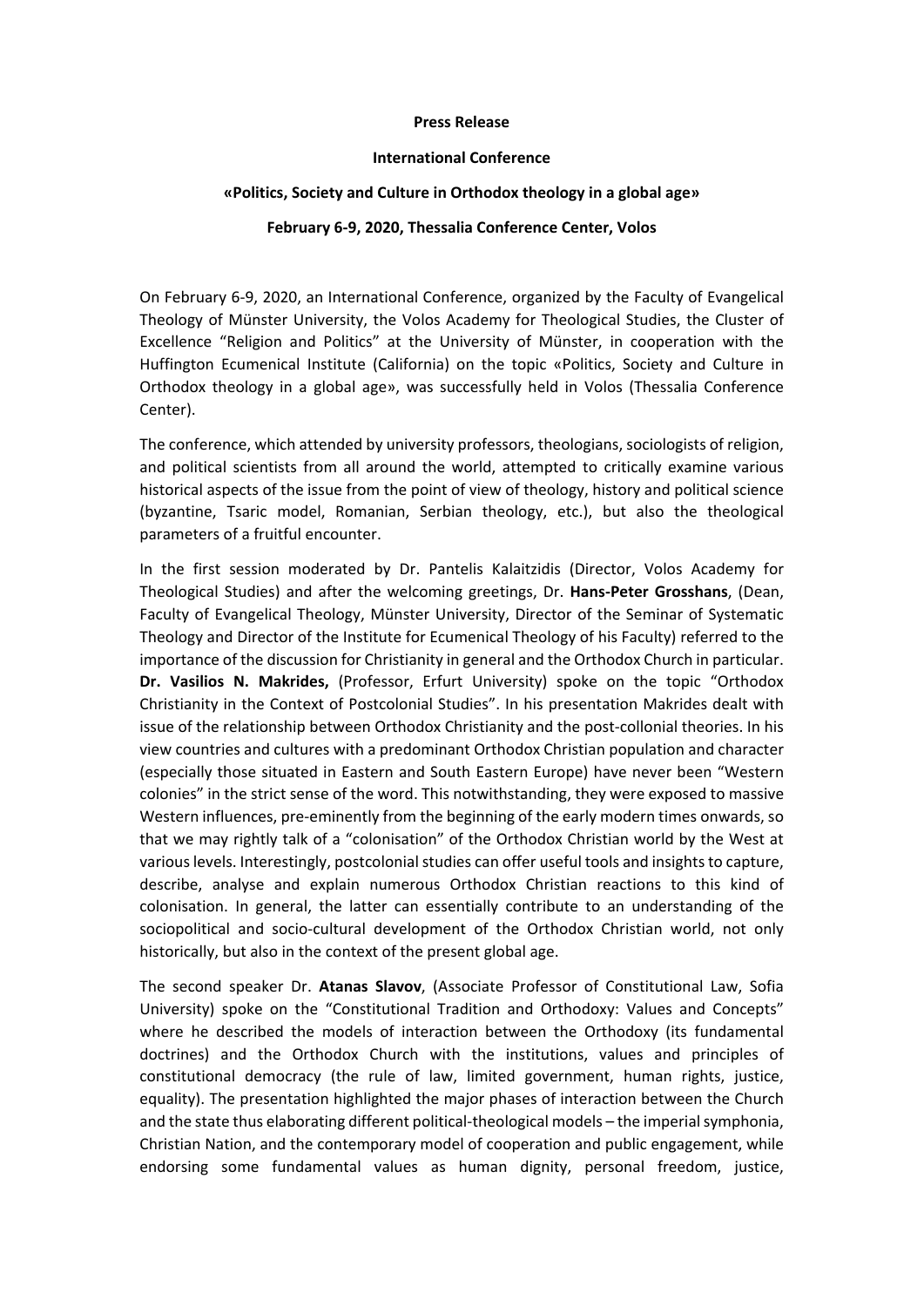participation. The general idea is that Orthodoxy may endorse the core values and principles of constitutional democracy and yet remaining faithful to its own fundamental teachings (theosis, Eucharistic personalist communion, conciliarity, ethos of engagement and participation in the church, ecumenical witness). At the same time, the eschatological perspective should prevent the Orthodoxy from complete identification with any political and sociological system, thus enhancing its transformative role in society.

In the first morning session of the second day of the conference moderated by Dr. **Vassiliki Yiakoumaki** (Assistant Professor of Social Anthropology, University of Thessaly) speakers included: **Rev. Dr. Filotheos‐Fotios Maroudas**, (Advisory Board Member at Applied Philosophy Research Laboratory, National and Kapodistrian University of Athens; Priest of the St. Apostles Greek Orthodox Parish, Dortmund, Germany), who spoke on the "Concept and Theological Context of Byzantine "Synallelia", "Symphonia". Once the conceptual differentiation, expressed through the use of terms of symphonia and synallelia, was established, an evaluation of these terms from an ecclesiological point of view followed with regards to the kind of the relationships they describe, and the corresponding authority to which they are assigned. This examination showed that there was a unilateral legislative agreement. A theological approach followed that results from an identification of the three basic common elements that characterize the Byzantine and Old Testament times. Then, the basic biblical points were explained in relation to the beliefs of the time, while a theological interpretation of the equation between the Old Testament laws and the decisions of the Ecumenical Councils was provided. Finally the relations between Church and State in the imperial Byzantium were ecclesologically evaluated and the question of the ecclesiologically accepted principles of the concept of democracy in the Church today was also addressed.

**Dr. Alfons Brüning**, (Professor at Protestant Theological University Amsterdam, Chair of "Orthodoxy, Human Rights, Peace Studies") reflected on "The Tsarist System". It was as early as late 15th century that the Muscovite Grand Princes named themselves "tsars", claiming the heritage of the fallen Byzantine Empire. The "Tsarist system" collapsed in 1917 with the abdication of Tsar Nicholas II. Within these approximately 450 years the political system of Muscovy, and later of the Russian Empire underwent several developments and changes, but at least two pillars remained intact, allowing for a summarizing sketch of this system, and for a presentation of its peculiarities with regard to contemporary questions of church, state and society: One is the position (not the particular person) of the Tsar himself, as inherited from Byzantium, but further endowed with a specific moral profile and  $-$  significantly  $-$  with a particular religious and eschatological meaning. The other one is the notion of "pravda", a term almost impossible to be adequately translated into other languages, and equally charged with religious overtones. As has been demonstrated, it is precisely the religious connotations of the "Tsarist system" and its pillars which make a rational discussion of it as just a political system with possible alternatives rather difficult.

**Dr. Ina Merdjanova**, (Visiting Professor at Coventry University's Centre for Trust, Peace and Social Relations & Senior Researcher and Adjunct Assistant Professor in Religious Studies at the Irish School of Ecumenics, Trinity College Dublin) spoke on "Orthodoxy under Pressure: Ottoman, Communist and Post‐Communist Contexts". This paper discussed major political contexts in the history of Orthodox Christianity which defined in important and often challenging ways the trajectories of Orthodoxy's institutional development, social presence and theological responses to important issues such as modernity, secularization, globalization,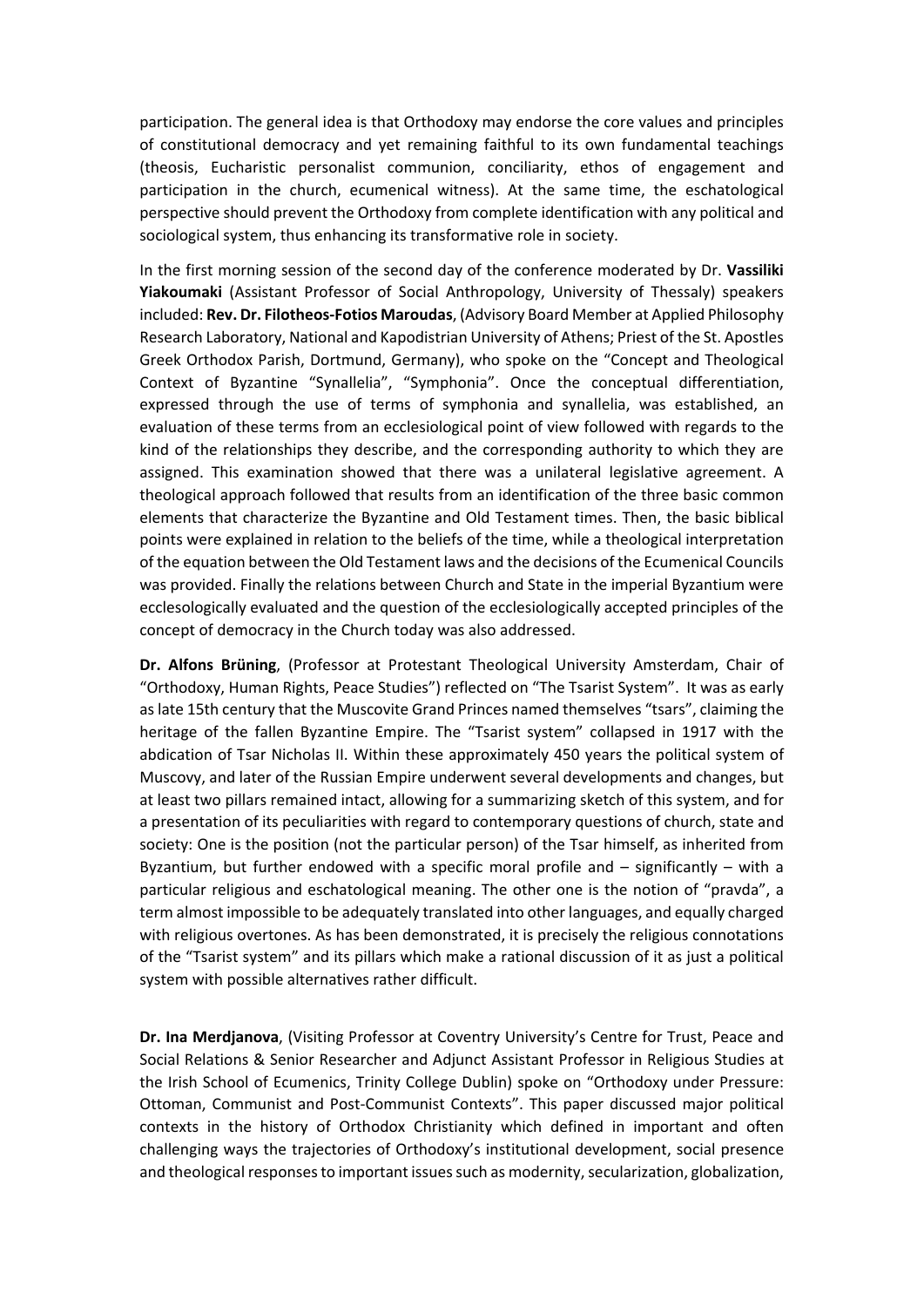religious pluralism, human rights, and gender, among others. The paper introduced the notion of self‐colonization and argues that Orthodoxy's responses to adverse historic circumstances, particularly in Eastern Europe, have typically been dominated by a besieged-fortress mentality—a mentality which has entailed a self-imposed institutional and theological stagnation that can be described as selfcolonization. Nevertheless, Orthodox Christianity can draw on a significant body of theological doctrines in order to elaborate new positive responses to contemporary challenges and to thus overcome its self‐colonization.

In the second morning session moderated by Rev. Dr. **Amphilochios Miltos** (Research Associate, Volos Academy for Theological Studies), Dr. **Nathaniel Wood**, (Associate Director, Orthodox Christian Studies Center, Fordham University, New York), presented a paper on "Orthodoxy and Democracy in Russian Religious Philosophy". The paper examined theological engagement with democracy, broadly conceived, in 19th - and early 20th -century Russian religious thought, focusing on the work of the Slavophiles, Vladimir Soloviev, Sergei Bulgakov, and S.L. Frank. The paper then investigated three major themes in the development of Russian Orthodox democratic thinking: the doctrine of the Church's sobornost' and the 19th ‐century revival of ecclesiastical consciousness, the retrieval of the doctrine of deification as a metaphysical grounding for the unconditional significance and rights of the human person, the creative reworking of the Chalcedonian formula of Christ's two natures as a model for church‐state relations. Finally, the paper emphasized how Russian religious thinkers resisted the spiritual dangers posed by modern democracy while attempting to reconcile core democratic values with Orthodox theology, pointing towards the possibility of a distinctively Orthodox theory of democratic politics.

**Dr. Branko Seculić**, (Lecturer at the University Centre for Protestant Theology Matthias Flacius Illyricus in Zagreb), reflected on "Orthodoxy and Democracy in Serbian Theology and Thought". Close ties between ethnonationalistic representatives and the highest leadership of church institutions in in the ex‐Yugoslavian areas led to the rapprochement between ethnototalitarian ideology and ethnoclerical aspirations, the crossbreeding of which has given a birth to the phenomenon of ethnoreligianity. The consequence of this phenomenon, once reflected in the sacralization of the politics of ethnic cleansing carried out in the 1990s during the Yugoslav breakup, is today reflected in historical revisionism and self‐victimology, through which the glorification of one's own crimes and the contempt for victims of others comes to light. The text discussed the possibilities of speaking about Orthodoxy and democracy in Serbian theology and thought within such sociopolitical conditions.

**Dr. Lucian Turcescu**, (Professor, Concordia University, Montreal, Canada), spoke on "Orthodoxy and Democracy in Romanian Theology". This paper focused on the Romanian Orthodox Church and its interaction with democracy. He specifically paid attention to the participation of priests and bishops in politics, the support given by the church to various political candidates during electoral campaigns, as well as pronouncements of the Holy Synod on such participation; the protocols of collaboration between RomOC and government; and evolving models of church‐state relations RomOC experienced during the past three decades since the collapse of communism.

In the first afternoon session moderated by Dr. **Anne Käfer** (Professor of Systematic Theology, Faculty of Evangelical Theology, Münster University Director, Seminar for Reformed Theology) the first speaker **Dr. Dimitrios Moschos**, (Assoc. Professor, Department of Theology, Athens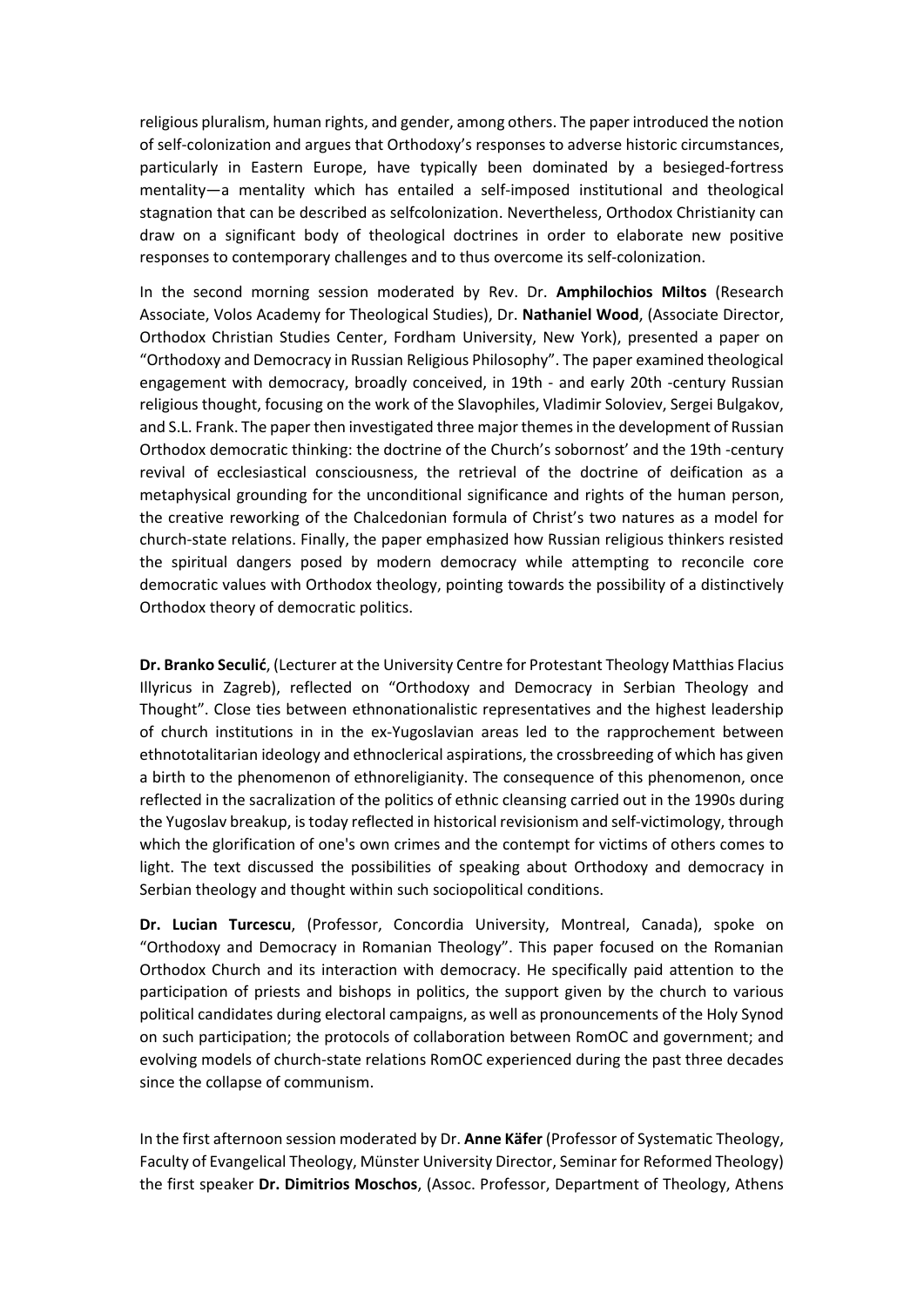University), spoke on "The History of the Idea of Democracy in Contemporary Greek Orthodox Theology". The position of Orthodox theology vis-à-vis the institutions introduced by the principles of political liberalism, characterized as Republic (i.e. representation, voting and majority principle, etc.) does not constitute a major problem because these institutions were not unknown in Orthodoxy. Rather, the most important issue to be investigated is the position of Orthodox theology against the general framework of the principles of Democracy, such as equality against the law and equality of speech, human rights, freedom of conscience and, in particular, the degree of protection of all kinds of minorities. In this paper the speaker presented the view according to which in modern Greece there is no central body of Orthodox theological thought that is by definition opposed to modern democracy (as suggested by Huntignton's cultural approach, for example) but there are also no profound structural elements of this thought that function as the framework within which these elements can work. Theological thought in Greece is decisively determined by the dispute of the intellectual currents of the last two centuries and constitutes a permanent synthetic function, which highlights the continuing need for theologians to contribute to a response to today's challenges that undermine democracy and, more generally, the social cohabitation, which could lead to a return to barbarism.

Fadi Nasr, (Secretary General, Orthodox Youth Movement of the Patriarchate of Antioch (MJO), Beirut, Lebanon), spoke on "Orthodoxy and Democracy in Antiochean Theology and Thought". In the Middle East the issues of governance are not a matter of laws, nor the election of deputies, nor the reconstruction of the legal system. The Lebanese have a degree of reason and a degree of culture that enables them to do all of this, but it is the will to change things and the love for God in an equal amount so that they change their behavior so they can rebuilt a great homeland. They do not put the effort and the strength and the amount of work needed so that the Lord will descend from heaven and will be born in the hearts that can build our world. In this paper an attempt was made to describe this impasse and the great obstacles the Lebanese people have. How they talked about Democracy and Human dignity throughout our history and what where the obstacles so they lost the sight of it. This is a process of faith, that is to say, they need to change the reality and they tried but not enough. The paper finally showed how and keep the faith, that the dream will become the source of the new reality and Antioch will become a foothold for the Lord. After that, laws and structures will rise and be blessed by the flood of love from above. Rev. Dr. **K. M. George**, (Director of the Sopana Orthodox Academy in Kottayam, Kerala, India), reflected on the topic "Orthodoxy and Democracy in Oriental Orthodox Thought", where he referred to the relations of the Pre-Chalcedonian Churches with the principles of liberal democracy, the relationship of church and state with special reference to India and the ancient Malankar Church.

In the last session of the day moderated by **Dr. Aikaterini Tsalambouni** (Associate Professor of New Testament, Faculty of Theology, Aristotle University of Thessaloniki, Member of the Board of Directors of the Volos Academy for Theological Studies), **Dr. Svetoslav Riboloff,**  (Professor, Faculty of Theology, "St Clement of Ochrid" Sofia University) spoke on "Church and State in the Orthodox World Today and the Challenges of the Global Age". The Orthodox world is not a unified space, but of a great variety of types or models of Church and State relationship, ranging from "established church" to "strict separation". Regardless of their constitutional regime, all of these countries exercise state intervention under unwritten laws in the religious affairs supporting the Orthodox Church in a discreet (democratic regimes) or brutal (authoritarian regimes) manner for political purposes. In May, 2017 was released by Pew Research Center а research on the Religious Belief and National Belonging in Central and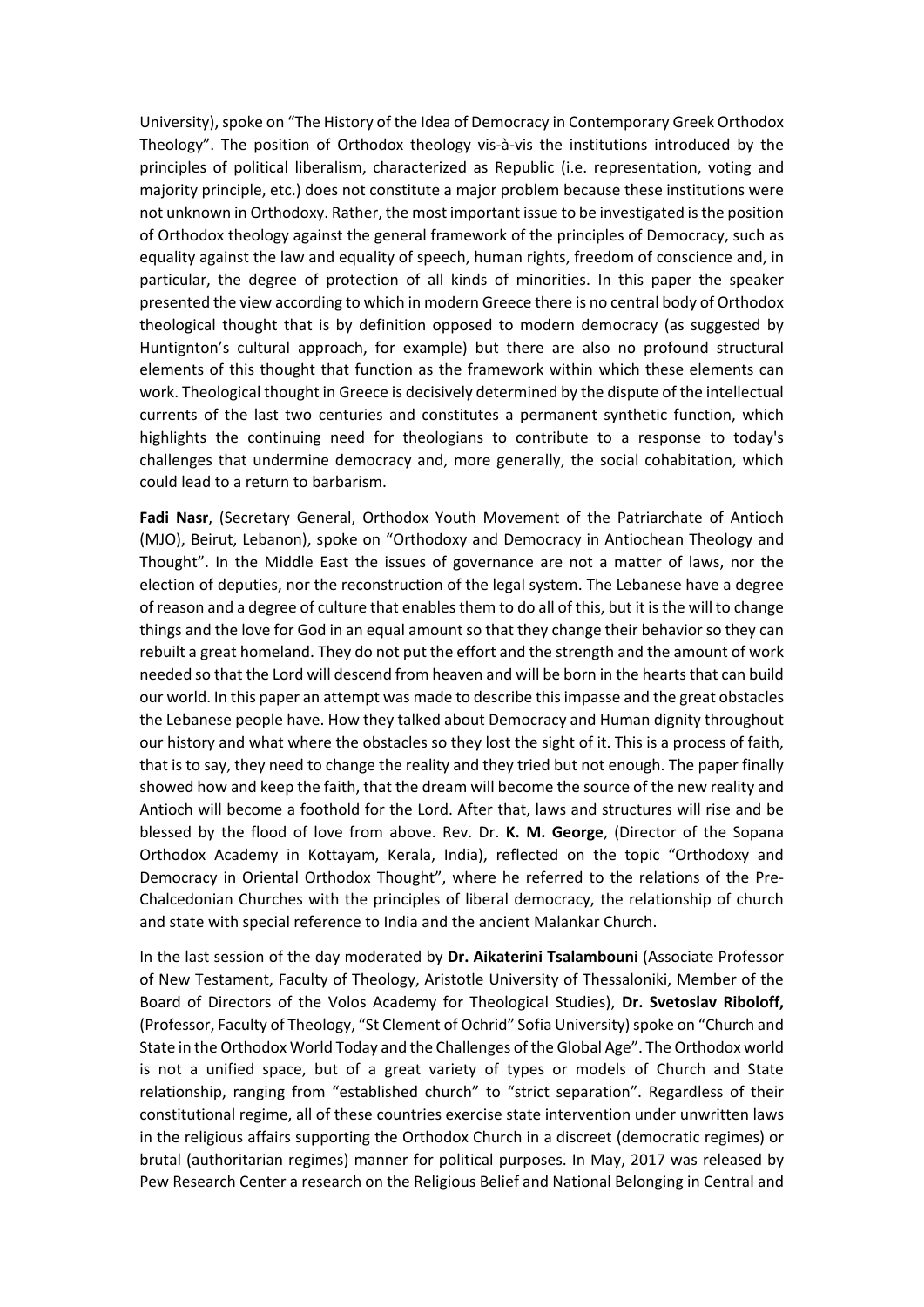Eastern Europe. According this study, the most of the people affiliated with the Orthodox Christianity do not practice religious obligations. They perceive their religious affiliation as political one and identify religious with national identity. This is a compelling political reality for any government in the region. On the other hand, the influence of anti-democratic ideas and aggressive interventionism on the part of the Russian Federation, through some Orthodox churches, poses serious problems for state institutions. New technologies and electronic media help to spread the false news and extreme religious views among Orthodox Christians. This particular asymmetry in the Church-State relations is the key to a serious crisis in the Orthodox world in the global age.

Rev. Dr. **Cyril Hovorun**, (Assistant Professor, Marymount Loyola University Los Angeles, and Director, Huffington Ecumenical Institute, California), presented a paper on "Pseudomorphosis as Political Theology in Fr Georges Florovsky". Fr Georges Florovsky believed that scholasticism was a western construct, which he called "pseudomorphosis". However, scholasticism is an eastern, not western construct. It is a result of distillation of Hellenism, by reducing its metaphysics to dialects. Hence is the paradox in Florovsky's thought. On the one hand, he embraces Hellenism without proper reservations. On the other hand, he rejects scholasticism, which in fact is a distilled version of Hellenic philosophy. Why such contraction? It is so because Florovsky is ideologically biased. He receives Hellenism in wholesale, because it is "eastern" to him, and he rejects scholasticism, because it is "western." These preferences sound Eurasian. Even though Florovsky rejected the "temptation" of Eurasianism, it left a lasting footprint on his thought. His embracement of Hellenism and rejection of scholasticism is effectively a Eurasian discourse imported to theology. Florovsky's Eurasian discourse in theology is a pseudomorphosis to a greater extent than what he believed about scholasticism.

In the first morning session of the last day of the conference moderated by **Dr. Herman J. Silderhuis,**  (President, European Academy of Religion Rector, Theological University of Apeldoorn, The Netherlands), **Georgios Vlantis**, (MTh, Director, Council of Christian Churches in Bavaria, and Research Associate, Volos Academy for Theological Studies), spoke on "Orthodox Theology and Modernity/Postmodernity, Secularization/Post‐Secularization". Orthodoxy is a theological quality, but also a term ascribed to a family of Churches, whose relation to modernity/postmodernity and secularization/postsecularisation is being intensively studied in the last decades. The paper questioned both stereotypes about this relation and broadly known Orthodox readings of modernity. It also critically examined the potential of theological epistemology and currents of modern Orthodox thought in general for establishing a positive relation to the modern world. Could the structures of the Orthodox Church contribute to this effort or rather impede it? Is a kind of renewal of the Eastern Church and its theological thinking necessary from a pastoral point of view or endangers identities? May Orthodoxy profit from the experience of its ecumenical partners?

Dr. **Pantelis Kalaitzidis**, (Director, Volos Academy for Theological Studies; Lecturer, Hellenic Open University and the University of Thessaly; Research Fellow; KU Leuven; Member of the Executive Committee, European Academy of Religion) spoke on "Balkan and Eastern European Ethno‐theology: Historical and Theological Approach". According to the speaker religious nationalism seems to be the most serious problem facing the Orthodox Church since the fall of Byzantium (1453) and the period of introversion which began with this crucial historic event. Significant aspects of this problem are the identification between Church and nation, Church and ethno‐cultural identity, Church and state, and, consequently, the idea and the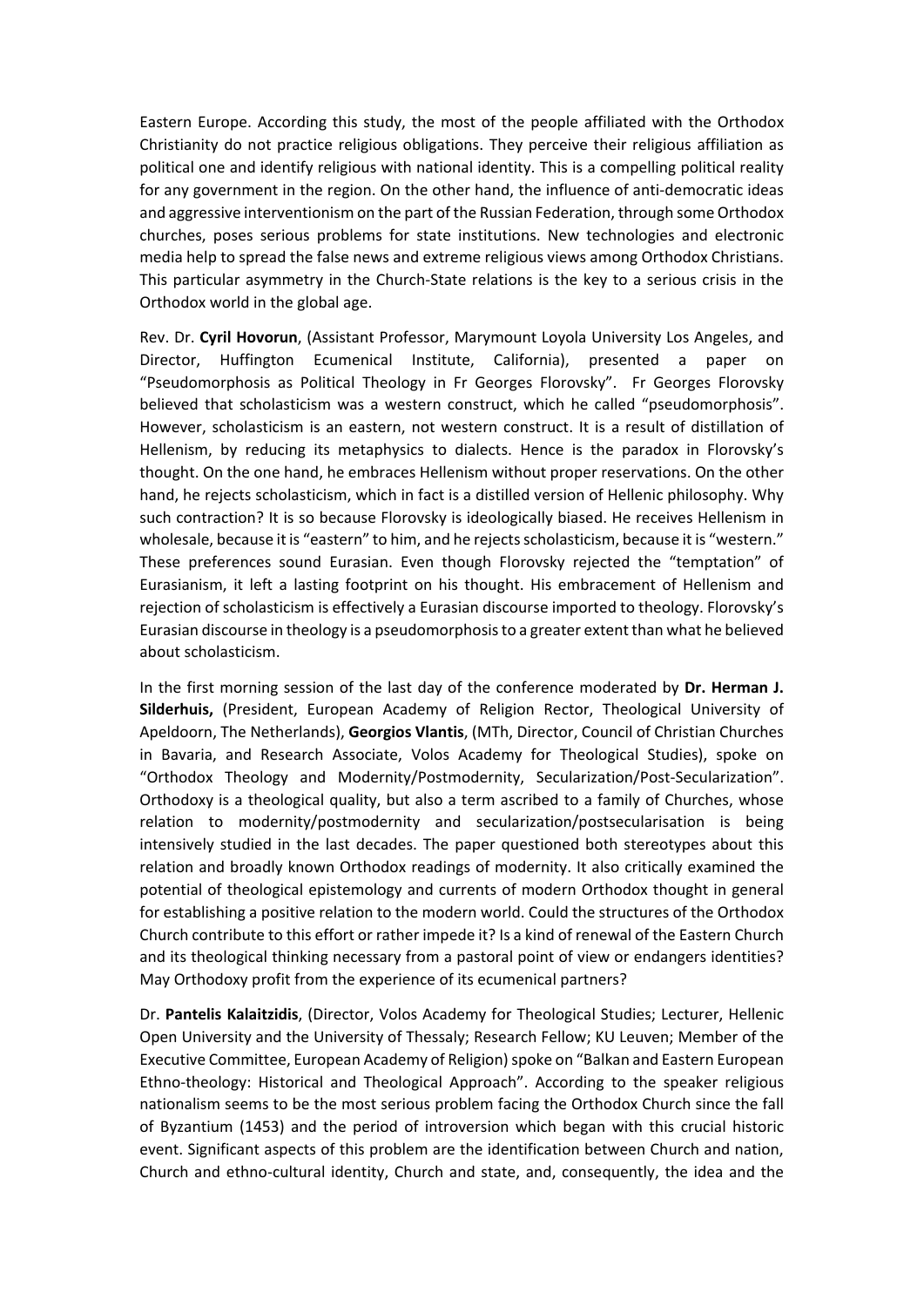reality of national Churches (Greek, Russian, Serbian, Romanian, Bulgarian, each of which identifies the truth of faith with the truth of the nation, while claims for every single Orthodox nation the role of the new chosen people of God), alongside with the "replacement of the history of salvation with the history of national revival." By assuming this "national" role, and by being involved in the formation of particular ethno‐cultural identities, the Orthodox Church faces serious difficulties in confirming its sense of catholicity, universality, and Church unity, while in the context of a multinational post-modern society, is exhausting the theological and spiritual resources of its patristic tradition on the rhetoric of "identities" and on a dated religious tribalism and fundamentalism.

At this point the Metropolitan of Demetrias and Almyros **Ignatios** briefly greeted the conference where he highlighted the relevance of the dialogue between Orthodoxy and the modern challenges of democracy and globalization. Then a special session took place dedicated to a brief presentation of **RESILIENCE**. The panel included: Dr. Herman J. Selderhuis, Dr. Hans‐Peter Grosshans, Dr. Nikolaos Asproulis, moderated by Dr. Pantelis Kalaitzidis. The panelists offered a brief overview of the project, by highlighting its scope, goals, and history while a special reference was made to its relevance for the Eastern and Central European countries. RESILIENCE (REligious Studies Infrastructure: tooLs, Expert, conNections and CEnters) will serve the academic community in the first place, and at the same time will, with its impact, extend significantly to the non-academic community: it offers the tools for an innovative approach of religious studies which can be used to build a European response to the challenge of religious diversity.

In the second morning session of the day moderated by Dr. Vasileios Makrides, Dr. **Effie Fokas**, (Senior Research Fellow, Hellenic Foundation for Hellenic and European Foreign Policy (ELIAMEP) and Research Associate, Hellenic Observatory, London School of Economics), spoke on "Majority Orthodox states and religious freedom at the European Court of Human Rights". The paper contended with the public face of Orthodoxy in terms of the reputation of majority Orthodox states as violators of religious freedoms. Based on a 2012 study of violations of religious freedom found by the European Court of Human Rights (ECtHR or the Court), 79% of claims of religious freedoms violations against majority Orthodox states end in judgments finding violations, whilst the relevant figure for majority Catholic countries is 9%, 5% for Muslim majority countries, and none against Protestant countries. Though the Court's judgements are not a reliable measure of the relationship of Orthodoxy to religious freedom, they do impact upon public perceptions of that relationship. This paper analysed the Court's religious freedoms judgements against majority Orthodox states to trace potential patterns across the various cases..

Dr. **Irena Zeltner Pavlovic**, (Academic Councilor, Erlangen‐Nürnberg University, Habilitant) presented a paper on "Civil Society and Orthodoxy" where she dealt with Jose Casanova's deconstruction of the Eurocentric episteme of secularization and reflects upon its relevance, especially with regard to the post-socialist "Orthodoxy". The paper further delved into a critical elaboration of the localization of religion and religious actors in the domain of civil society, stimulated by the concept of public religion, and seen as part of the intermedial space of a modern, pluralistic society. Finally, the paper outlined a public theology paradigm as a scientific reflection of public religion in the German-speaking spaces. In addition, the Swiss fundamental theologian Edmund Arens' view of public theology was presented, in which he, following Casanova, underlines the civil society potential religions have for the socio‐political integration. The presentation demonstrated how the Orthodox churches in the Swiss diaspora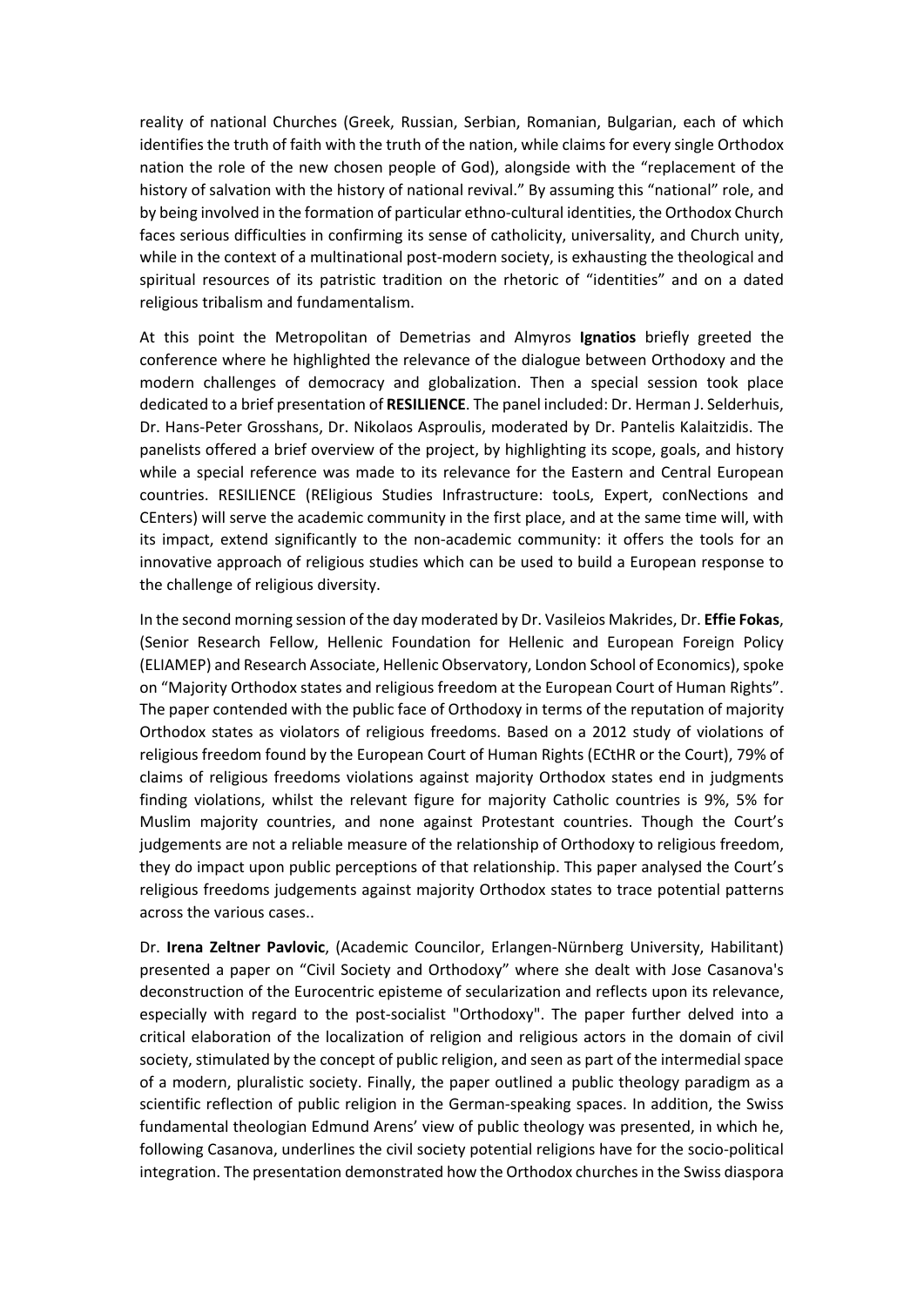have of recent been researched within the framework of civil society and social capital. Such an approach has been deliberately chosen to present an intersubjectively verifiable set of analytical instruments, useful in researching of the concrete relationships between civil society and the Orthodox church.

In the first afternoon session moderated by Effie Fokas, Dr. **Nikolaos Asproulis**, (Deputy Director, Volos Academy for Theological Studies, and Lecturer, Hellenic Open University), spoke on "Primacy, Synodality and Liberal Democracy in Orthodoxy: An Uneasy Relationship? Some Methodological Considerations". This text briefly outlined the context in which the debate takes place (later modernity, secularization, globalization), and then explore from a theological point of view what the methodological premises of this dialogue should be. The purpose of this introductory text was to show that the Orthodox Church at the level of theology is not incompatible with the basic tenets of liberal democracy, but rather its eschatological fulfillment, albeit in the realm of action and history, the life of the Church presents several dysfunctionalties that cause at least a puzzlement. The Church is democratic in so far as it is a communion (event) par excellence, and not just a society (institution).

Dr. **Kateřina K. Bauer**, (Senior Researcher and Lecturer, Ecumenical Institute, Protestant Theological Faculty, Charles University, Prague) presented a paper on "Orthodox Spirituality in Pluralistic Democracies". The speaker associated democracy with positive qualities such as liberty, absence of tyranny, human rights and conscience that are at the roots of Christianity. But democracy means not only political structure but the sociological, psychological and cultural milieus that in practice also manifest its illnesses. With the help of two thinkers, the Polish sociologist of Jewish origin Zygmunt Bauman (1925‐2017) and the German philosopher of Korean origin Byung‐Chul Han (Seoul 1959) the paper unmasked some of the illnesses of post-modern democratic life, such as liquidity with no borders, transparency, individualization, hyperactivity and production. Subsequently, the speaker looked for possible appropriate treatments in the sources of Orthodox spirituality. Here she turned her attention especially to the mystic tradition, ascetic and monastic spirituality as well as to the spirituality of space, icons, and freedom. The paper showed how some features of Orthodox spirituality can help to create conditions for democratic structures and help to restore the wholeness and harmony of people's lives in pluralist democratic societies.

In the last session of the conference moderated by Hans‐Peter Grosshans, Dr. **Athanasios N. Papathanasiou**, (Editor‐in‐Chief, journal Synaxi, and Lecturer, Higher Ecclesiastical Academy of Athens and Hellenic Open University) reflected on "Μission(s) and Politics: An Orthodox Approach". Mission (the witness to every human context) has a political dimension, as the Gospel gives a meaning to life and inspires decisions. The main pillars of the mission's policy are: 1) Emphasis on the human subject and his responsibility to choose his spiritual orientation (which refers to the concept of citizenship and democracy). 2) The combination of inculturation with social liberation. 3) The refusal to identify the Gospel with any regime and theocracy. The Gospel inspires political attitudes, but also questions every political attitude, including that of the missionary. Today it is hotly debated whether Western democracy is compatible with all cultures or whether it makes no sense in highly hierarchical societies (such as Confucianism). Missionary history provides enormous research material, and mission theology attempts to synthesize Gospel politics with the data of each context (Far East, Africa and Latin America were used here as case studies).